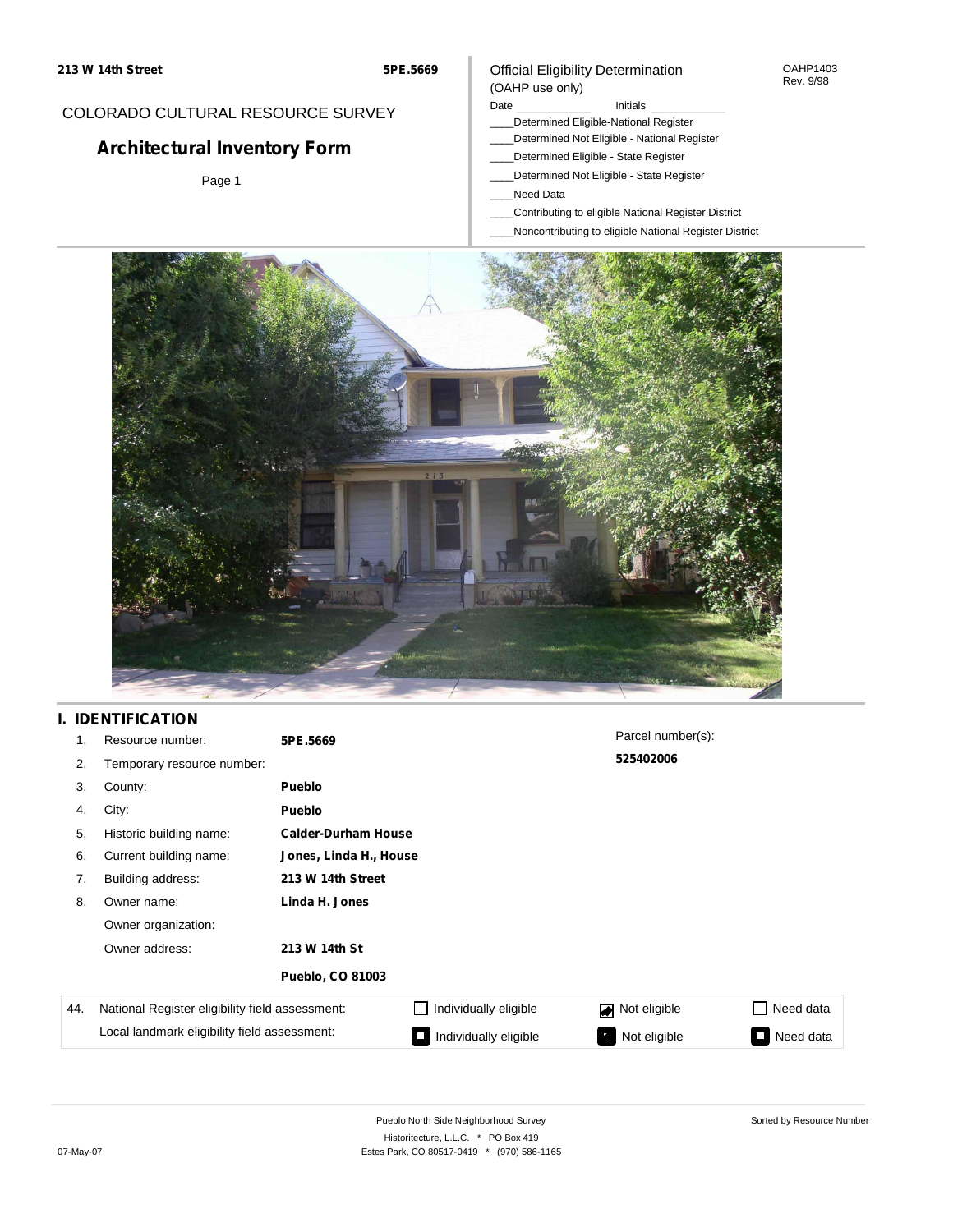Page 2

### **II. GEOGRAPHIC INFORMATION**

| 9.  | P.M.<br>6th            | Township:<br><b>20S</b>              | 65W<br>Range:                  |         |
|-----|------------------------|--------------------------------------|--------------------------------|---------|
|     | 1/4<br>of<br><b>NW</b> | of NE<br>NE.<br>1/4<br>1/4<br>of     | <b>SE</b><br>of Section<br>1/4 | 25      |
| 10. | UTM reference zone:    | 13                                   |                                |         |
|     | Easting:               | 534210                               | Northing:                      | 4236754 |
| 11. | USGS quad name:        | <b>Northeast Pueblo</b>              | Scale:                         | 7.5     |
|     | Year:                  | 1961 (Photorevised 1970 and<br>1974) |                                |         |
| 12. | $Lot(s)$ :             | Lot 13; Block 9                      |                                |         |
|     | Addition:              | <b>County Addition</b>               | Year of addition:              | 1869    |

13. Boundary description and justification:

The boundary, as described above, contains but does not exceed the land historically associated with this property.

П Metes and bounds exist:

### **III. ARCHITECTURAL DESCRIPTION**

| 14. | Building plan (footprint, shape):<br>Other building plan descriptions: | <b>Rectangular Plan</b>              |                       |
|-----|------------------------------------------------------------------------|--------------------------------------|-----------------------|
| 15. | Dimensions in feet (length x width):                                   | 1,132 square feet                    |                       |
| 16. | Number of stories:                                                     | 2                                    |                       |
| 17. | Primary external wall material(s):                                     | <b>Metal/Aluminum Siding</b>         | Other wall materials: |
|     |                                                                        |                                      |                       |
| 18. | Roof configuration:                                                    | <b>Hipped Roof</b>                   |                       |
|     | Other roof configurations:                                             |                                      |                       |
| 19. | Primary external roof material:                                        | <b>Asphalt Roof/Composition Roof</b> |                       |
|     | Other roof materials:                                                  |                                      |                       |
| 20. | Special features:                                                      | Fence                                |                       |
|     |                                                                        | <b>Balcony</b>                       |                       |
|     |                                                                        | Chimney                              |                       |
|     |                                                                        | Porch                                |                       |

#### 21. General architectural description:

Oriented to the south, this house appears to rest on a sandstone foundation, now obscured behind a stucco cladding. Horizontal, white aluminum siding clads the exterior walls. A small pent roof, with protruding cornice, separates the first and second stories across the west elevation. Windows are generally 1-over-1-light, double-hung sash, with black-painted wood frames and yellow-painted wood surrounds. A band of 9-light casement, hopper, or awning windows spans the entire second story of the north elevation of a shed-roofed porch across the rear (north) elevation. On the east elevation of this porch, in both stories, is a combination of 4-light windows and screens. A two-story porch spans the inside (southeast-facing) corner of the house. The lower floor boasts stout, yellow-painted, wood, Doric columns and lacks a balustrade. The porch above it has yellow-painted, turned supports, with elaborately scrolled brackets. Approaching the first story of the porch, near its center, are 3 concrete steps, flaked by a wrought-iron railing. The principal doorway opens near the center of the asymmetrical facade. It hosts a single-light, glass-in-wood-frame door, opening behind an aluminum-frame storm door. Above it is a single-light transom. Corresponding to the principal doorway, but opening in the second story, is a doorway providing access to the balcony. It also hosts a single-light, glass-in-wood-frame door, opening behind a black-painted, wood-framed screen door. Above the door is a single-light transom. Another doorway opens in the north end of the east elevation. Three wood steps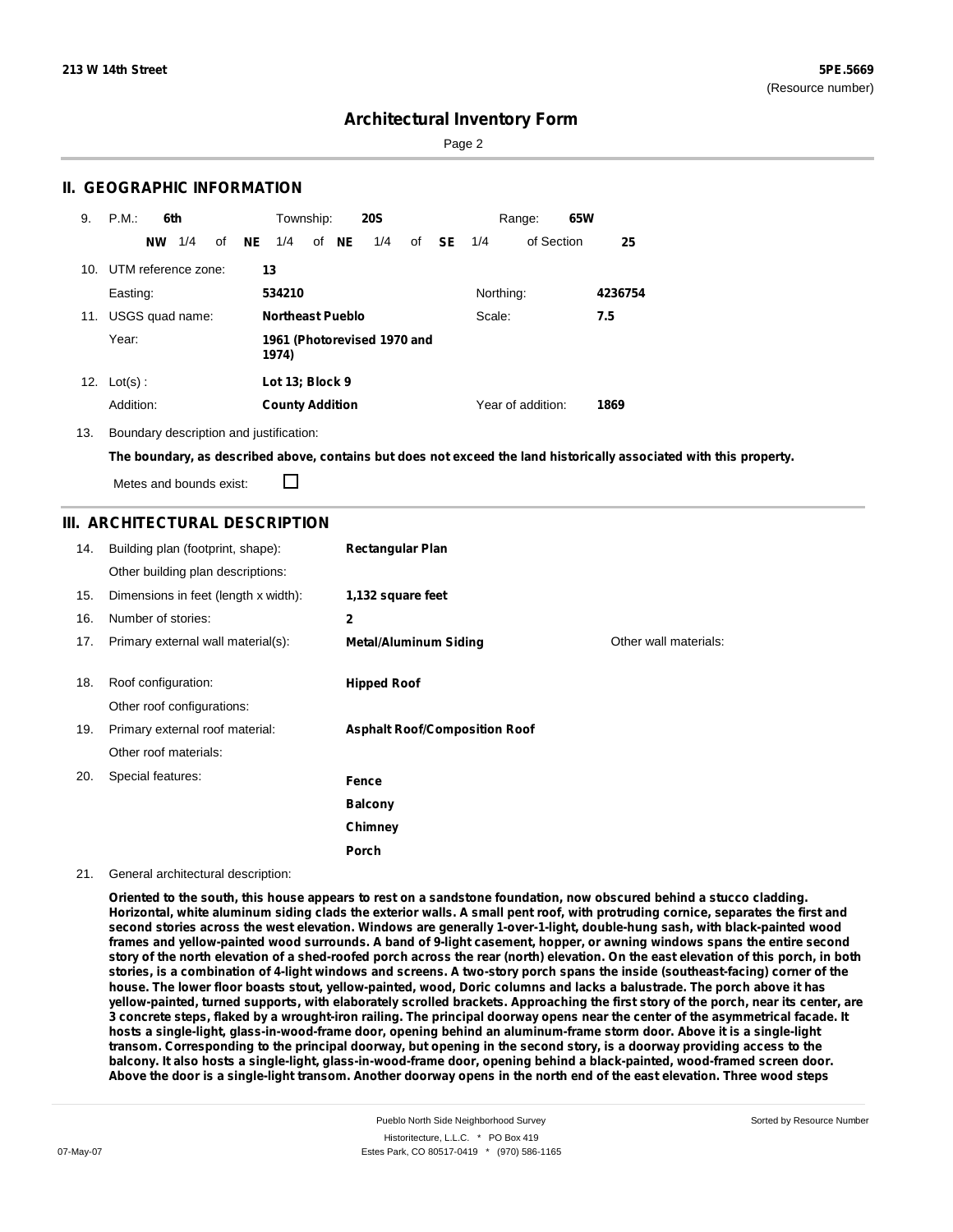Sorted by Resource Number

# **Architectural Inventory Form**

Page 3

approach this doorway. Gray, interlocking asphalt shingles cover the hipped main roof and all other roof surfaces. Yellowpainted wood soffit and fascia, with projecting cornice, box the shallowly overhanging eaves. The rear porch has exposed, shaped rafter ends. A red-brick chimney protrudes west of center at the junction of the main hip-on-gable roof and shed-roofed **rear porch.**

22. Architectural style:

**Late Victorian/Edwardian** 

Other architectural styles:

Building type:

23. Landscape or special setting features:

This property is located on terrain sloping downward from north to south, with an elevation of around 4,700 feet above mean sea level. The neighborhood features modest, one- and two-story houses and commercial buildings, with some residential and medical-related buildings towering many stories above the rest of the landscape. Setbacks from West 14th Street are generally the same on this block. This property is situated on the north side of West 14th Street, between 203-209 West 14th Street to the east and 221 West 14th Street to the west. Gravel covers the strip separating the sidewalk from the street. A planted-grass yard, with mature landscaping, covers the property. Enclosing the back yard is a chain-link fence. Behind (north of) the house and **west of the garage is a concrete structure apparently used as a trash storage area or compost bin.**

24. Associated buildings, features or objects:

1 : Type: **Garage** Describe: **A single-car garage is located northeast of the house, fronting an east-west-oriented alley. Oriented to the north, the building rests on a concrete slab. Beige-painted sheets of particleboard (pressed into a vertical plank pattern) clad the exterior walls. They have yellowpainted cornerboards. Dominating the front (north) elevation is a steel, 16-panel, overheadretractable garage door, painted white. Gray asphalt shingles cover the front-gable roof, and yellow-painted wood fascia and soffit box the eaves.**

#### **IV. ARCHITECTURAL HISTORY**

| 25. | Date of Construction:  | Estimate:                                                                                                                                               | 1890                             | Actual:                                                                                       |
|-----|------------------------|---------------------------------------------------------------------------------------------------------------------------------------------------------|----------------------------------|-----------------------------------------------------------------------------------------------|
|     | Source of Information: | Sanborn Fire Insurance Maps (for Pueblo, Colorado). New York: Sanborn Map and<br>Publishing Co., 1883, 1886, 1889, 1893, 1904-05, 1904-51, and 1904-52. |                                  |                                                                                               |
|     |                        |                                                                                                                                                         | Co. consulted 1886 through 2003. | Pueblo City Directory. Pueblo, Co.; Salt Lake City; Kansas City, Mo.; and others: R.L. Polk & |
| 26. | Architect:             | unknown                                                                                                                                                 |                                  |                                                                                               |
|     | Source of information: |                                                                                                                                                         |                                  |                                                                                               |
| 27. | Builder:               | unknown                                                                                                                                                 |                                  |                                                                                               |
|     | Source of information: |                                                                                                                                                         |                                  |                                                                                               |
| 28. | Original Owner:        | unknown                                                                                                                                                 |                                  |                                                                                               |
|     | Source of information: |                                                                                                                                                         |                                  |                                                                                               |

29. Construction history:

According to Pueblo County Tax Assessor records, this building was constructed in 1901. However it appears on an 1893 Sanborn map, and city directory listings for this address date to 1890, suggesting a circa 1890 date of construction. The house remained relatively unchanged through most of its period of significance; however, sometime after 1952, a second story was added to the shed-roofed, single-story structure spanning the rear (north) elevation. Other modifications after the period of significance include the installation of aluminum siding and, apparently, the enclosure of some windows (most notably in the south end of the west elevation's first story). A string of outbuildings lining the alley evolved from the date of the house's construction until around 1900. All of those buildings have since been demolished; the garage is of recent construction, **probably constructed after 1990.**

- 30. Location: **original** Date of move(s):
	-

### **V. HISTORICAL ASSOCIATIONS**

Pueblo North Side Neighborhood Survey Historitecture, L.L.C. \* PO Box 419 07-May-07 Estes Park, CO 80517-0419 \* (970) 586-1165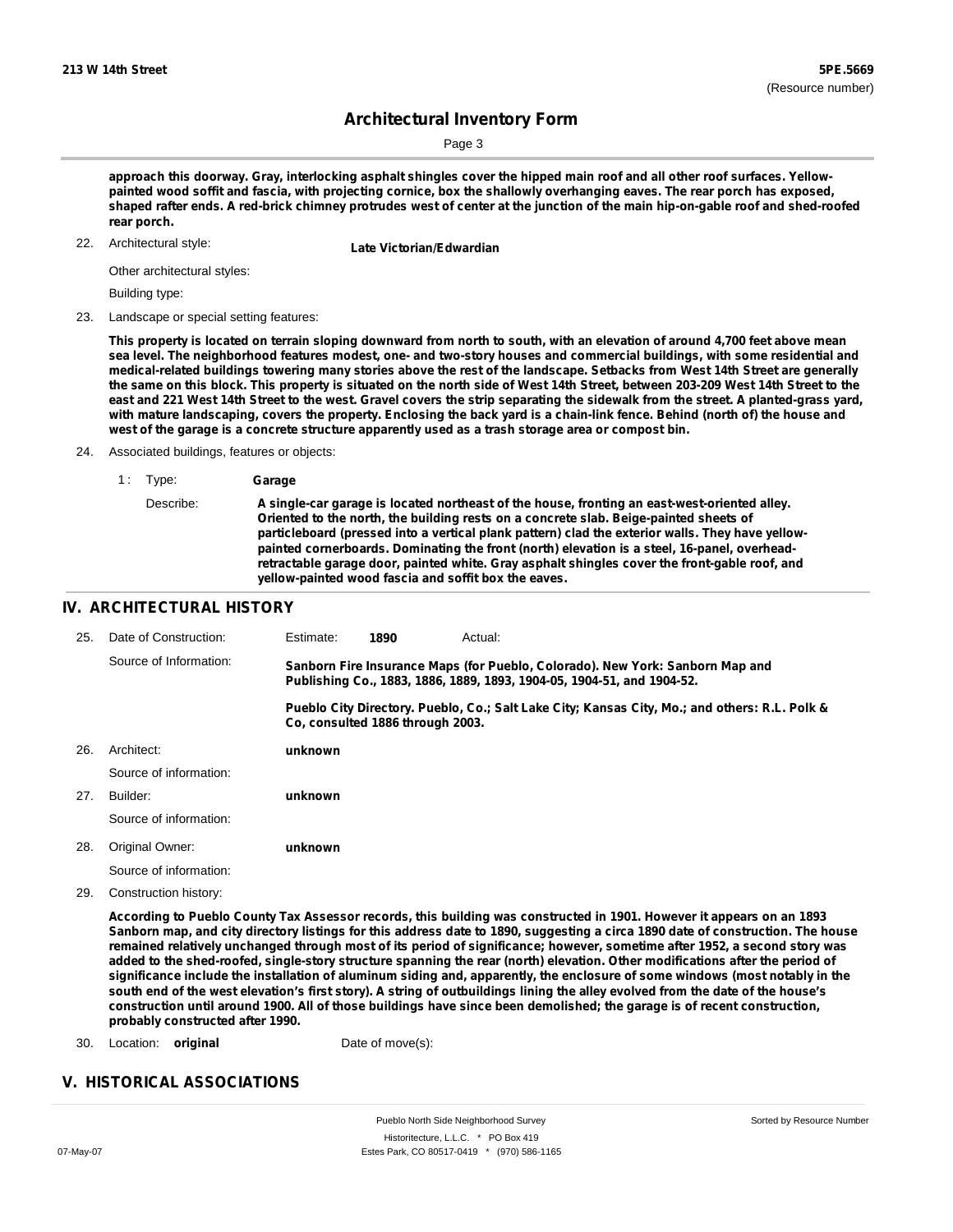Page 4

|                      | <b>Single Dwelling</b>                  |
|----------------------|-----------------------------------------|
| Intermediate use(s): | <b>Single Dwelling</b>                  |
|                      | <b>Single Dwelling</b>                  |
|                      | 31. Original use(s):<br>Current use(s): |

- **Residence** Site type(s): 34.
- 35. Historical background:

The first resident of this house, constructed around 1890, was Joseph Calder, a brick maker. Druggist William E. Scott lived at this address in 1900. He was born in November 1866 in Illinois. His wife, Minnie, was born in April 1869 in Kansas. They were **married around 1891 and had three children: Nellie M., Clarice, and Jessie E.**

In 1914, Pueblo attorney Samuel Robert Durham purchased this property; he and his descendants would occupy this house for nearly 90 years. Samuel Durham came to Pueblo prior to 1900 from Piedmont, Maryland, where he was postmaster and operated a general store. He became a prominent resident in Pueblo and served two terms as referee in bankruptcy. With his wife, Samuel had two daughters, Lillian Elizabeth Durham and Hazel Murphy, and a son, Fay Durham. Samuel Durham died in this house on June 16, 1929. His widow, Lillian Jane, continued to reside at this address with their daughter, Lillian Elizabeth, **who was a music teacher.**

Prior to 1935, Lillian Elizabeth Durham married Alvin L. Anderson, who also moved into this house. He was born in Johnson County, Iowa, on July 31, 1892. He came to Pueblo around 1926 and worked for the CF&I Steel Corporation. Alvin and Lillian Elizabeth Anderson had a son, Alvin Durham Anderson. Lillian Jane Durham died in this house on December 28, 1950. Her daughter, Lillian Elizabeth Anderson, died on January 10, 1955. At that time, the Dunham's other daughter, Hazel Murphy, recently widowed, moved into the house. Alvin Anderson died on October 29, 1963. His son, Alvin Durham Anderson, continued to own this property until 2002, when he sold it to Steven C. Eller. Linda H. Jones, the current owner and resident, purchased **the house and lot from Eller a few months later.**

Sources of information: 36.

**Pueblo County Office of Tax Assessor. Property information card [internet].**

**Pueblo City Directory. Pueblo, Co.; Salt Lake City; Kansas City, Mo.; and others: R.L. Polk & Co, consulted 1886 through 2003.**

**Sanborn Fire Insurance Maps (for Pueblo, Colorado). New York: Sanborn Map and Publishing Co., 1883, 1886, 1889, 1893, 1904-05, 1904-51, and 1904-52.**

**U.S. Census of 1900. Ward 1, Pueblo, Pueblo County, Colorado. Series T623, roll 128, p. 23.**

**"Samuel Robert Durham" [obituary]. Pueblo Chieftain, 17 June 1929, p. 9.**

**"Durham (Lillian Jane)" [obituary]. Pueblo Chieftain, 28 December 1950, p. 8.**

**Anderson (Alvin L.)" [obituary]. Pueblo Chieftain, 31 October 1963, p. 7C.**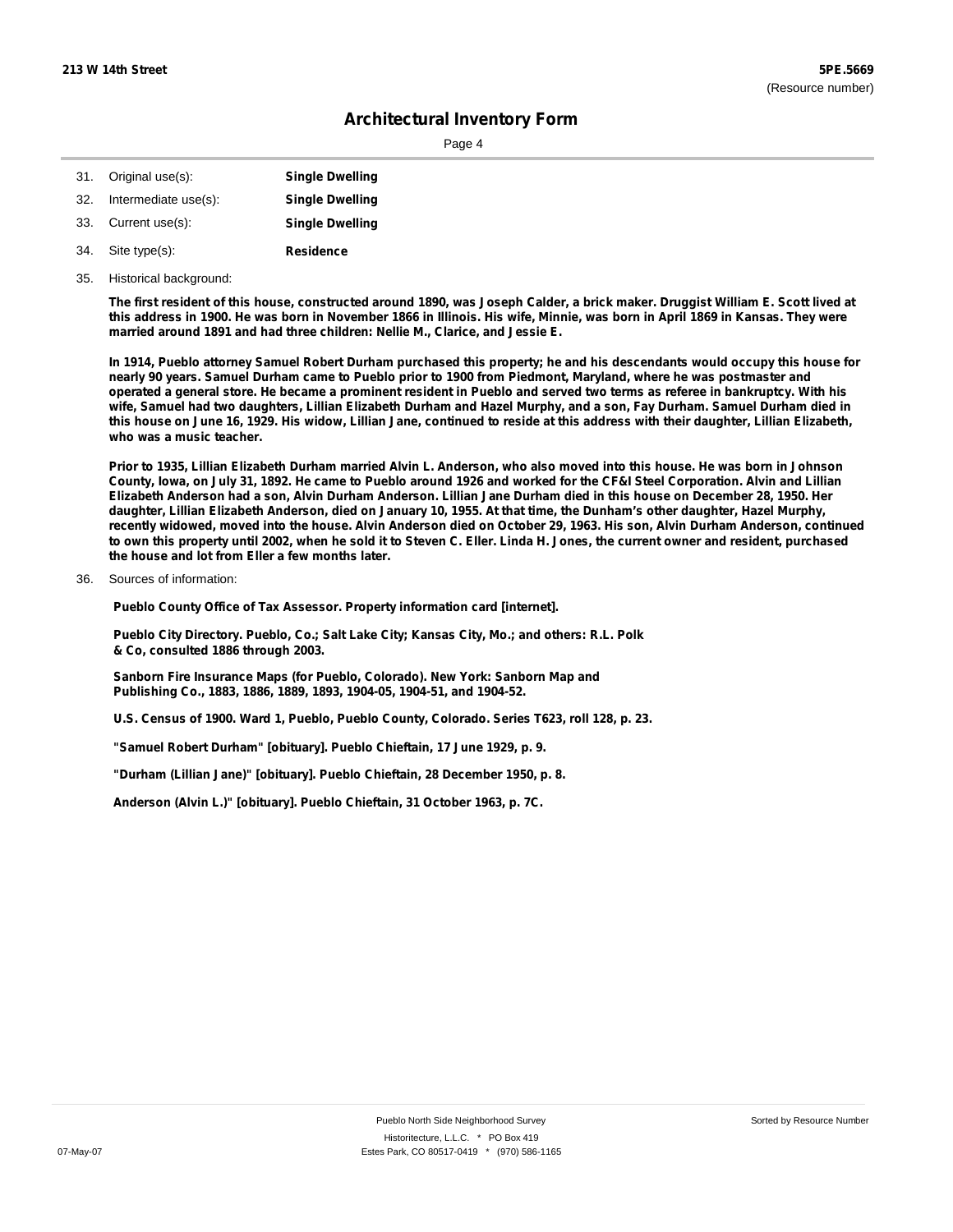÷

Sorted by Resource Number

# **Architectural Inventory Form**

Page 5

|     | <b>VI. SIGNIFICANCE</b>                                                                                                                                                                                                                                                                                                                                                                                                                                                                                                                                                                                                                                                                                                                                                                                                                                                                                                                                                                                                                                                                                                                                                                                                                                                                                                                                                                                                                                                                                                                                                                                                                                                                                                                                                                                                                                                                                                                                                                                                                                                                                                                                                                                                                                                                          |  |  |  |  |
|-----|--------------------------------------------------------------------------------------------------------------------------------------------------------------------------------------------------------------------------------------------------------------------------------------------------------------------------------------------------------------------------------------------------------------------------------------------------------------------------------------------------------------------------------------------------------------------------------------------------------------------------------------------------------------------------------------------------------------------------------------------------------------------------------------------------------------------------------------------------------------------------------------------------------------------------------------------------------------------------------------------------------------------------------------------------------------------------------------------------------------------------------------------------------------------------------------------------------------------------------------------------------------------------------------------------------------------------------------------------------------------------------------------------------------------------------------------------------------------------------------------------------------------------------------------------------------------------------------------------------------------------------------------------------------------------------------------------------------------------------------------------------------------------------------------------------------------------------------------------------------------------------------------------------------------------------------------------------------------------------------------------------------------------------------------------------------------------------------------------------------------------------------------------------------------------------------------------------------------------------------------------------------------------------------------------|--|--|--|--|
| 37. | Local landmark designation:<br>Yes $\Box$<br>No.<br>$\mathbf{r}_\perp$                                                                                                                                                                                                                                                                                                                                                                                                                                                                                                                                                                                                                                                                                                                                                                                                                                                                                                                                                                                                                                                                                                                                                                                                                                                                                                                                                                                                                                                                                                                                                                                                                                                                                                                                                                                                                                                                                                                                                                                                                                                                                                                                                                                                                           |  |  |  |  |
|     | Designation authority:                                                                                                                                                                                                                                                                                                                                                                                                                                                                                                                                                                                                                                                                                                                                                                                                                                                                                                                                                                                                                                                                                                                                                                                                                                                                                                                                                                                                                                                                                                                                                                                                                                                                                                                                                                                                                                                                                                                                                                                                                                                                                                                                                                                                                                                                           |  |  |  |  |
|     | Date of designation:                                                                                                                                                                                                                                                                                                                                                                                                                                                                                                                                                                                                                                                                                                                                                                                                                                                                                                                                                                                                                                                                                                                                                                                                                                                                                                                                                                                                                                                                                                                                                                                                                                                                                                                                                                                                                                                                                                                                                                                                                                                                                                                                                                                                                                                                             |  |  |  |  |
| 38. | Applicable National Register criteria:                                                                                                                                                                                                                                                                                                                                                                                                                                                                                                                                                                                                                                                                                                                                                                                                                                                                                                                                                                                                                                                                                                                                                                                                                                                                                                                                                                                                                                                                                                                                                                                                                                                                                                                                                                                                                                                                                                                                                                                                                                                                                                                                                                                                                                                           |  |  |  |  |
|     | A. Associated with events that have made a significant contribution to the broad pattern of our history.<br>B. Associated with the lives of persons significant in our past.<br>$\mathsf{L}$<br>C. Embodies the distinctive characteristics of a type, period, or method of construction, or represents the work<br>◚<br>of a master, or that possess high artistic values, or represents a significant and distinguished entity whose<br>components may lack individual distinction.<br>D. Has yielded, or may be likely to yield, information important in history or prehistory.<br>Qualifies under Criteria Considerations A through G (see manual).<br>Does not meet any of the above National Register criteria.<br><b>Pueblo Standards for Designation:</b><br><u>1a. History</u><br>Have direct association with the historical development of the city, state, or nation; or<br>$\mathbf{r}_\perp$<br><u>1b. History</u><br>Be the site of a significant historic event; or<br>$\blacksquare$<br>1c. History<br>Have direct and substantial association with a person or group of persons who had influence on society.<br>$\blacksquare$<br>2a. Architecture<br>Embody distinguishing characteristics of an architectural style or type; or<br>$\Box$<br>2b. Architecture<br>Be a significant example of the work of a recognized architect or master builder, or<br>$\mathcal{L}_{\mathcal{A}}$<br>2c. Architecture<br>Contain elements of architectural design, engineering, materials, craftsmanship, or artistic merit which represent a<br>$\mathcal{L}_{\mathcal{A}}$<br>significant or influential innovation;<br>2d. Architecture<br>Portray the environment of a group of people or physical development of an area of the city in an era of history<br>$\mathcal{L}_{\mathcal{A}}$<br>characterized by a distinctive architectural style.<br>3a. Geography<br>Have a prominent location or be an established, familiar, and orienting visual feature of the contemporary city, or<br>П<br>3b. Geography<br>Promote understanding and appreciation of Pueblo's environment by means of distinctive physical characteristics<br>or rarity; or<br>3c. Geography<br>Make a special contribution to Pueblo's distinctive character.<br>$\overline{\phantom{a}}$<br>Not Applicable |  |  |  |  |
|     | Does not meet any of the above Pueblo landmark criteria.<br>$\overline{\phantom{a}}$                                                                                                                                                                                                                                                                                                                                                                                                                                                                                                                                                                                                                                                                                                                                                                                                                                                                                                                                                                                                                                                                                                                                                                                                                                                                                                                                                                                                                                                                                                                                                                                                                                                                                                                                                                                                                                                                                                                                                                                                                                                                                                                                                                                                             |  |  |  |  |
| 39. | Area(s) of Significance:<br><b>Architecture</b>                                                                                                                                                                                                                                                                                                                                                                                                                                                                                                                                                                                                                                                                                                                                                                                                                                                                                                                                                                                                                                                                                                                                                                                                                                                                                                                                                                                                                                                                                                                                                                                                                                                                                                                                                                                                                                                                                                                                                                                                                                                                                                                                                                                                                                                  |  |  |  |  |
| 40. | Period of Significance:<br>ca. 1890                                                                                                                                                                                                                                                                                                                                                                                                                                                                                                                                                                                                                                                                                                                                                                                                                                                                                                                                                                                                                                                                                                                                                                                                                                                                                                                                                                                                                                                                                                                                                                                                                                                                                                                                                                                                                                                                                                                                                                                                                                                                                                                                                                                                                                                              |  |  |  |  |
| 41. | National:<br>Level of significance:<br>State<br>Local                                                                                                                                                                                                                                                                                                                                                                                                                                                                                                                                                                                                                                                                                                                                                                                                                                                                                                                                                                                                                                                                                                                                                                                                                                                                                                                                                                                                                                                                                                                                                                                                                                                                                                                                                                                                                                                                                                                                                                                                                                                                                                                                                                                                                                            |  |  |  |  |
|     |                                                                                                                                                                                                                                                                                                                                                                                                                                                                                                                                                                                                                                                                                                                                                                                                                                                                                                                                                                                                                                                                                                                                                                                                                                                                                                                                                                                                                                                                                                                                                                                                                                                                                                                                                                                                                                                                                                                                                                                                                                                                                                                                                                                                                                                                                                  |  |  |  |  |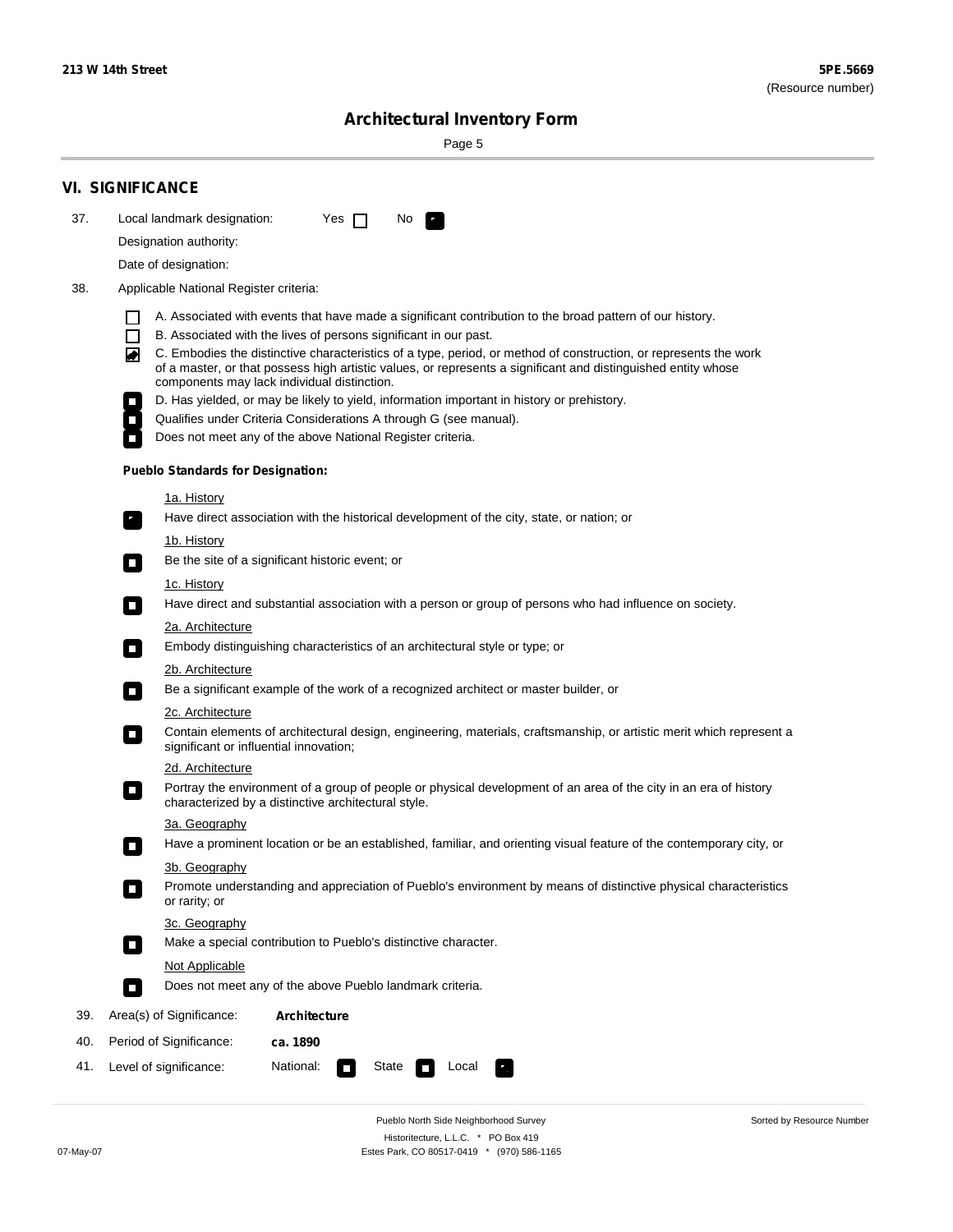Page 6

#### 42. Statement of significance:

This property is historically significant under Pueblo Local Landmark criterion 1A for its association with the development of **Pueblo's North Side Neighborhood, when more architecturally sophisticated buildings joined the smaller, plainer dwellings** originally constructed here. As well, the house is architecturally significant under National Register criterion C (Pueblo Local Landmark criterion 2A) as an example of the Edwardian style. However, the levels of architectural and historical significance, combined with physical integrity, are not to the extent that this property would qualify for individual listing in the National Register of Historic Places, the Colorado State Register of Historic Properties, or as a City of Pueblo Landmark. It is, **nonetheless, a contributing resource within any potential historic district.**

#### 43. Assessment of historic physical integrity related to significance:

Constructed around 1890, this house exhibits a moderate level of physical integrity relative to the seven aspects of integrity as defined by the National Park Service and the Colorado Historical Society: location, setting, design, materials, **workmanship, feeling, and association. Additions, newer wall cladding, and enclosed window openings have removed or** concealed some character-defining features. However, the building retains its basic form and some other character-defining features, particularly the front porch and balcony decorative features, remain intact. This property retains sufficient physical **integrity to convey its architectural and historical significance.**

#### **VII. NATIONAL REGISTER ELIGIBILITY ASSESSMENT**

44. National Register eligibility field assessment: Local landmark eligibility field assessment: **Individually eligible Not eligible** Not eligible **Need data Individually eligible Not eligible** Not eligible **Need data** 

45. Is there National Register district potential? Yes

**Pueblo's North Side Neighborhood represents the evolution of the city's professional middle and upper classes. Its diversity of architectural styles and forms directly represents the city's changing economic and cultural climates. As well, the neighborhood is distinctive because it appears to have evolved independently of the area's dominant industry, steel manufacturing.** Discuss:

No

m

Yes Yes No

 $No$   $M/A$ 

 $N/A$ 

If there is National Register district potential, is this building contributing:

If the building is in existing National Register district, is it contributing: 46.

### **VIII. RECORDING INFORMATION**

| 47. | Photograph numbers): | <b>CD-ROM Photo Disc: North Side Photos</b><br>File Name(s): 14thstw213                                                       |
|-----|----------------------|-------------------------------------------------------------------------------------------------------------------------------|
|     | Negatives filed at:  | <b>Special Collections</b><br><b>Robert Hoag Rawlings Public Library</b><br>100 East Abriendo Avenue<br>Pueblo, CO 81004-4290 |
| 48. | Report title:        | <b>Pueblo North Side Neighborhood Survey</b>                                                                                  |
| 49. | $Date(s)$ :          | 07/11/05                                                                                                                      |
| 50. | Recorder(s):         | <b>Adam Thomas</b>                                                                                                            |
| 51. | Organization:        | Historitecture, L.L.C.                                                                                                        |
| 52. | Address:             | <b>PO Box 419</b>                                                                                                             |
|     |                      | Estes Park, CO 80517-0419                                                                                                     |
| 53. | Phone number(s):     | (970) 586-1165                                                                                                                |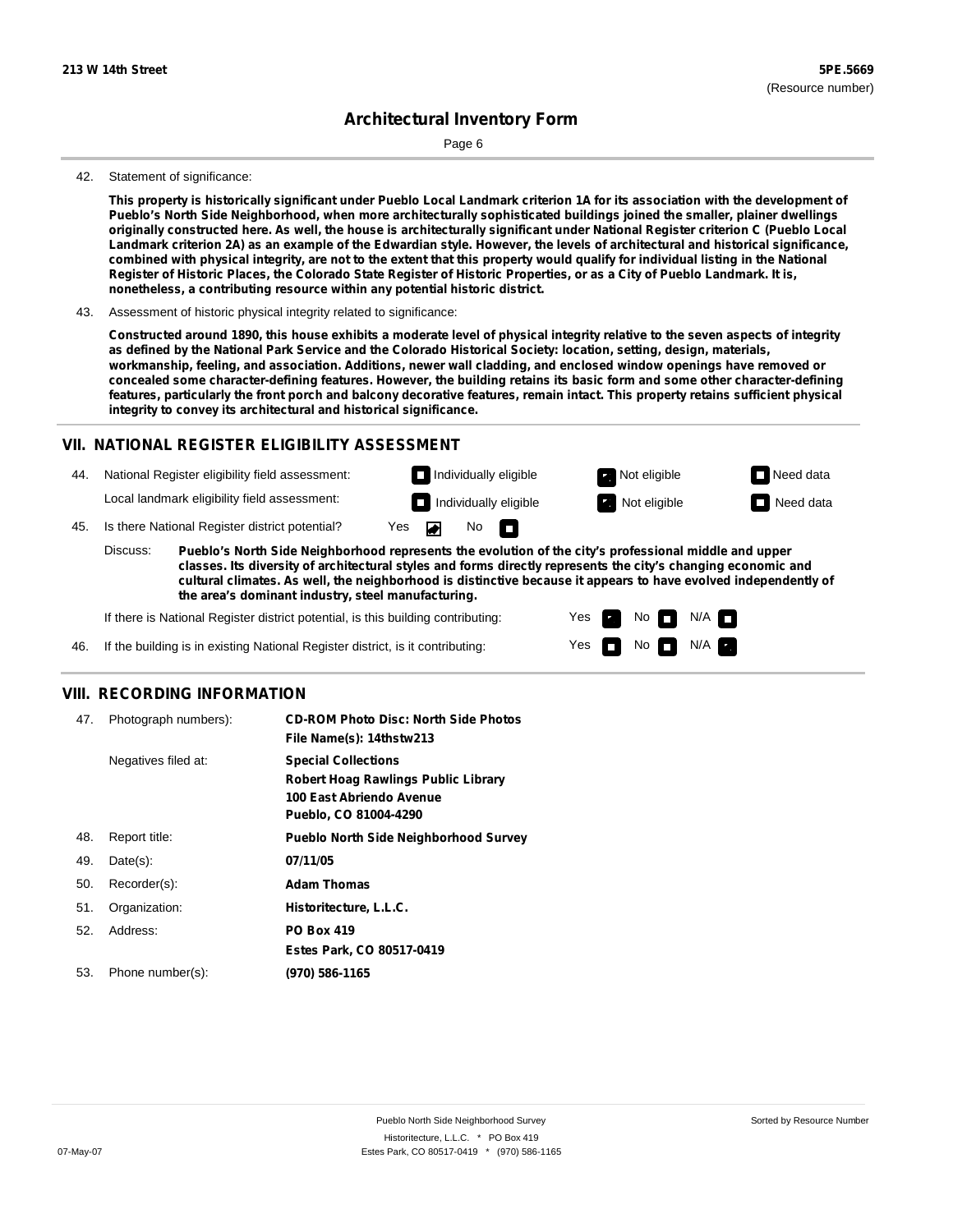

Page 7